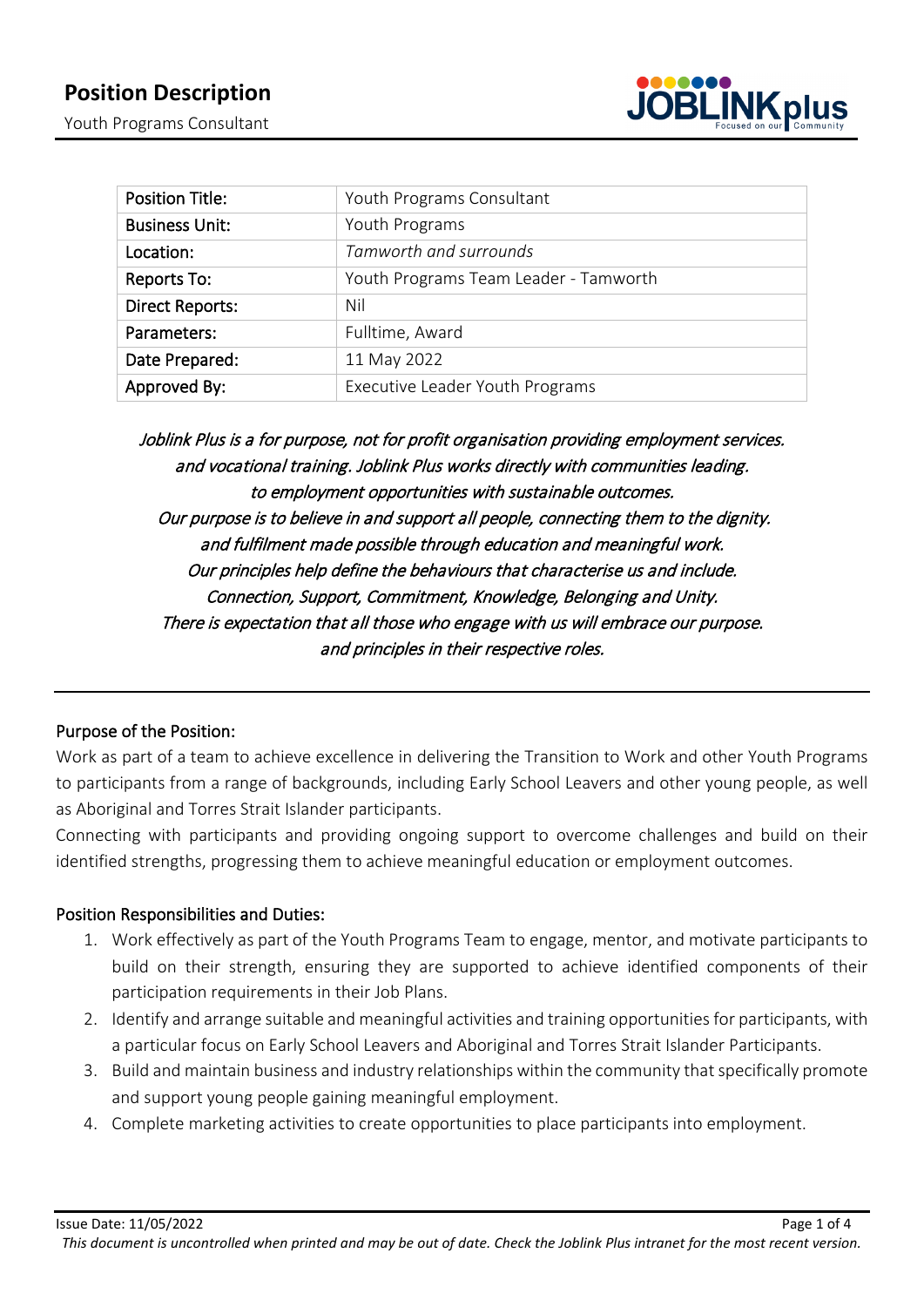Youth Programs Consultant



- 5. Mentor and maintain regular ongoing post placement support contacts with participants, employers, and RTO's , on and /or off site to support participants, identifying any challenges or issues and manage them to a solution to ensure outcomes are achieved.
- 6. Monitor, commit, and report on service excellence areas which include participant engagement, placements, and outcomes in line with organisational purpose and values as well as contractual requirements.
- 7. Build and maintain strong local community connection specifically with Youth Organisations, Schools and Aboriginal and Torres Strait Islander organisations that complement and provide additional support for all participants.
- 8. Access participant funding and complete and maintain all relevant documentation, utilising organisational and government systems.
- 9. Support and attend youth focused meetings, discussions and forums within Joblink Plus and in the local community.
- 10. Provide timely and accurate commitments to excellence.

# General Responsibilities:

- 1. Demonstrate the Joblink Plus Purpose and Principles.
- 2. Conduct duties in accordance with Joblink Plus policies, procedures, and guidelines.
- 3. Shared commitment to a positive pursuit of safety; driven by active involvement in identifying hazards and controlling risks, following WHS policies and procedures.
- 4. Demonstrate empathy for people from diverse and disadvantaged backgrounds.
- 5. Minimise the company's exposure to risk.
- 6. Ensure consistent delivery of the highest level of customer service.
- 7. Deliver agreed outcomes, on time and in accordance with best practice principles.
- 8. Promote and implement the principles of personal accountability with relation to discrimination in the workplace, accepting responsibility and answering for the outcomes of your choices, behaviours, and actions.
- 9. Apply continuous improvement principles and practices to all aspects of operation.
- 10. Maintain confidentiality in all Joblink Plus operations.
- 11. Conduct all relevant administrative functions in a timely and accurate manner.

### Organisational Environment

The position with required the incumbent to work closely with participants on the site's Youth Program caseload as well as work collaboratively with the entire site team and with all the youth programs team to create opportunities for participant to progress and achieved meaningful education or employment outcomes.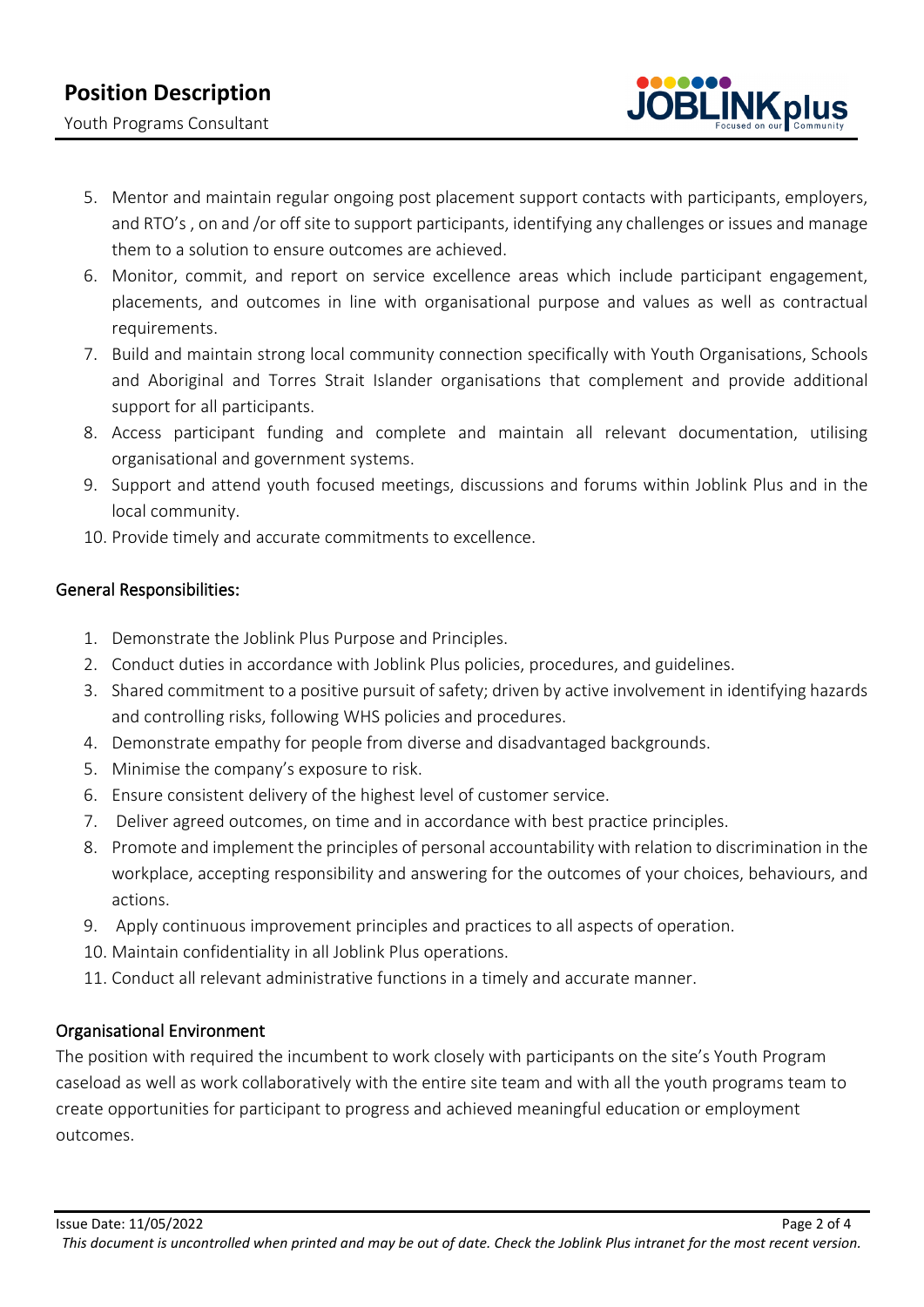Youth Programs Consultant



# Essential Competencies

| Skills and                | Written and verbal communication, able to build rapport and sustain working        |            |              |  |  |
|---------------------------|------------------------------------------------------------------------------------|------------|--------------|--|--|
| Knowledge                 | relationships.                                                                     |            |              |  |  |
|                           | Ability to assist and support participants from a range of cultural and linguistic |            |              |  |  |
|                           | backgrounds, including young people and Indigenous people.                         |            |              |  |  |
|                           | Time management, able to multitask and meet strict deadlines.                      |            |              |  |  |
|                           | Problem solving & logical thinking.                                                |            |              |  |  |
|                           | Sound judgement & decision making                                                  |            |              |  |  |
|                           | Administration, reporting, computer applications, MS Office Suite                  |            |              |  |  |
| <b>Personal Qualities</b> |                                                                                    |            |              |  |  |
| & Behavioural             | Resilience                                                                         | Leadership | Organised    |  |  |
| <b>Traits</b>             | Empathy                                                                            | Teamwork   | Professional |  |  |
|                           | Integrity                                                                          | Autonomy   | Innovative   |  |  |
|                           | Initiative                                                                         | Driven     | Adaptable    |  |  |
|                           |                                                                                    |            |              |  |  |
| Knowledge                 | Knowledge of local and regional services and programs                              |            |              |  |  |
|                           | Privacy and confidentiality principles                                             |            |              |  |  |
| Experience                | <b>Community Services</b>                                                          |            |              |  |  |
| Licences                  | Current C class drivers' licence                                                   |            |              |  |  |
|                           | Satisfactory Australian Criminal History Check                                     |            |              |  |  |
|                           | Current and valid NSW Working with Children Check                                  |            |              |  |  |

# Desirable Attributes

| Qualifications | Employment services, community services, youth or social sciences or willingness to<br>attain       |
|----------------|-----------------------------------------------------------------------------------------------------|
| Experience     | Working with government contracts, working in culturally secure ways with<br>Indigenous Australians |

#### Other Matters

- The Position Description is not intended to be all inclusive. All employees are expected to undertake other tasks and perform other accountabilities and responsibilities reasonably required to meet the demands of the role and the purpose of the position.
- As a member of the Joblink Plus team, all employees may be required to perform other duties within their capabilities from time-to-time t meet the needs of Joblink Plus.